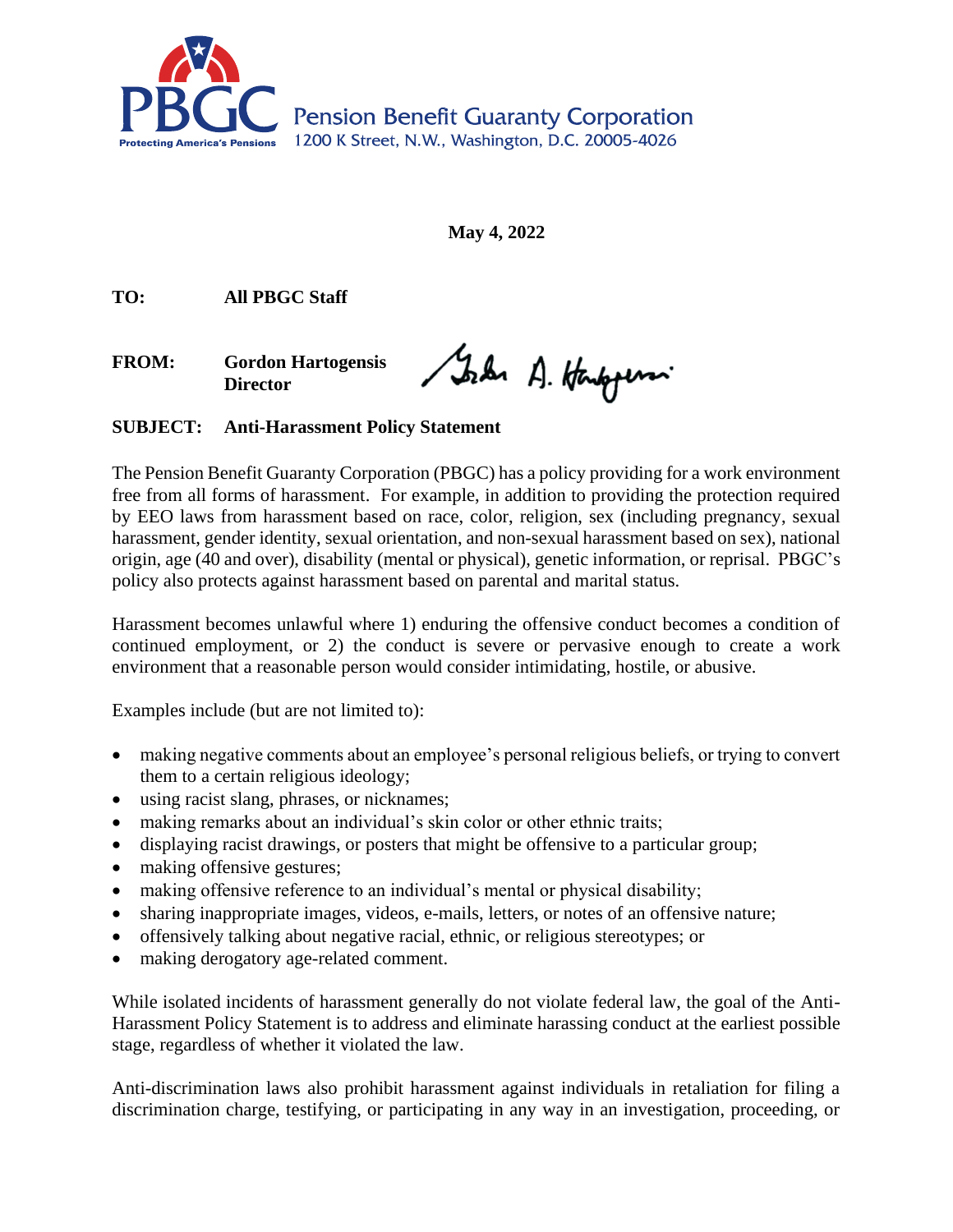lawsuit under these laws; or opposing employment practices that they reasonably believe discriminate against individuals, in violation of these laws.

Sexual harassment is defined as unwelcome sexual advances, requests for sexual favors, and other verbal or physical conduct of a sexual nature when submission to such conduct is made either explicitly or implicitly a term or condition of an individual's employment, submission to or rejection of such conduct by an individual is used as the basis for employment decisions affecting such individual, or such conduct has the purpose or effect of unreasonably interfering with an individual's work performance, or creating an intimidating, hostile, or offensive working environment. Such conduct may include:

- an employer or supervisor conditioning promotion, job assignments, or other tangible job benefits based on acquiescence to unwelcome sexual conduct, or penalizing an individual for refusing to participate in such conduct;
- sexist or stereotypical remarks about a person's clothing, body, appearance, or activities;
- sexually oriented jokes, stories, remarks, or discussions;
- descriptions of sexual acts;
- posting or displaying sexually graphic pictures anywhere in the workplace;
- deliberately touching, pinching, patting, or giving inappropriate looks to another person;
- pressure for dates or sexual activity;
- unwelcome telephone calls, e-mail messages, social network postings or letters of a sexual nature; or
- demands for sexual favors.

In sexual harassment, the harasser may be male or female, and the victim may be of the opposite sex or the same sex as the harasser. Even a consensual relationship between the harasser and the victim may involve sexual harassment. For example, if the victim agrees to sexual behavior out of fear of retaliation, the conduct of the other party may still constitute sexual harassment despite the victim's consent. The focus is on whether the conduct was unwelcomed, not consensual.

All employees are responsible for exhibiting professional conduct and behavior in the workplace and cooperating in the enforcement of this policy. Individuals engaging in conduct or behavior that violates this policy may be subject to appropriate disciplinary action up to, and including, removal from federal service. Supervisors must strive to maintain and promote a work environment free of harassment. To prevent and remedy incidents of workplace harassment, PBGC officials must be made aware of the conduct or behavior as soon as possible.

PBGC will not tolerate the creation of a hostile work environment and will address reported workplace harassment promptly. Individuals who believe they are being harassed or subjected to a hostile work environment are encouraged to tell the alleged harasser (orally or in writing) to stop, keep a record of the events, immediately report the behavior, and cooperate in any inquiry regarding allegations of harassment. Retaliation for reporting workplace harassment or for assisting in any inquiry concerning a report of harassment also will not be tolerated. In addition, PBGC will protect the confidentiality of employees who bring harassment claims, to the extent possible.